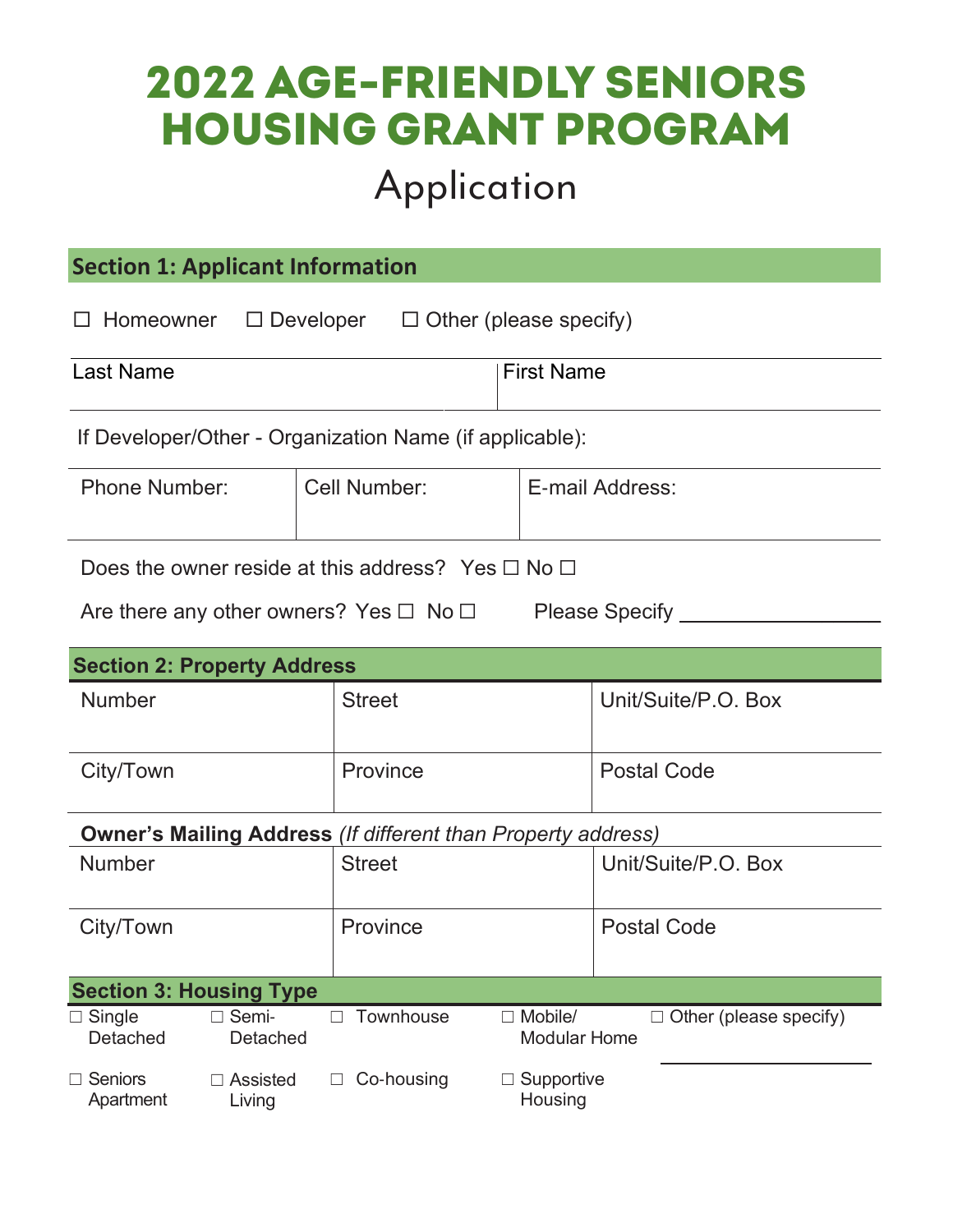### **Section 4: Scope of Work (Accessibility Modifications)**

#### **Estimated Total Cost of Accessibility Modifications \$**

Do you currently receive in-kind support or any other subsidies from the County of Simcoe?  $\Box$  Yes  $\Box$  No

Have you previously received grants from the County of Simcoe?  $\Box$  Yes  $\Box$  No If you answered "Yes", what year was your previous Age-Friendly Seniors Housing grant received? \_\_\_\_\_\_\_\_\_

Applicants who have already received funding from the Age-Friendly Seniors Housing Grant in the past three (3) years are not eligible to apply.

Note: All submissions require a signed application and declaration, two (2) professional/contractor estimates and current photo(s) of the area(s) to be improved.

#### **Select Applicable Grant Category**

(see Age-Friendly Housing Checklist for further details)

#### **Accessible Housing Design for seniors**

Does your home require renovations to make it easier to move about within and outside of your home? Some examples might be: ramps to an entranceway, handrails in hallways, stairs or in bathrooms, walk-in showers, wider door frames for walkers or wheelchairs, etc.

Definition: Under this stream, grants are provided for housing designs that support the following design elements: Universal Design, Visitable Homes, Community Design, and Inclusive Design for Getting Outdoors.

Please add details of your request below: